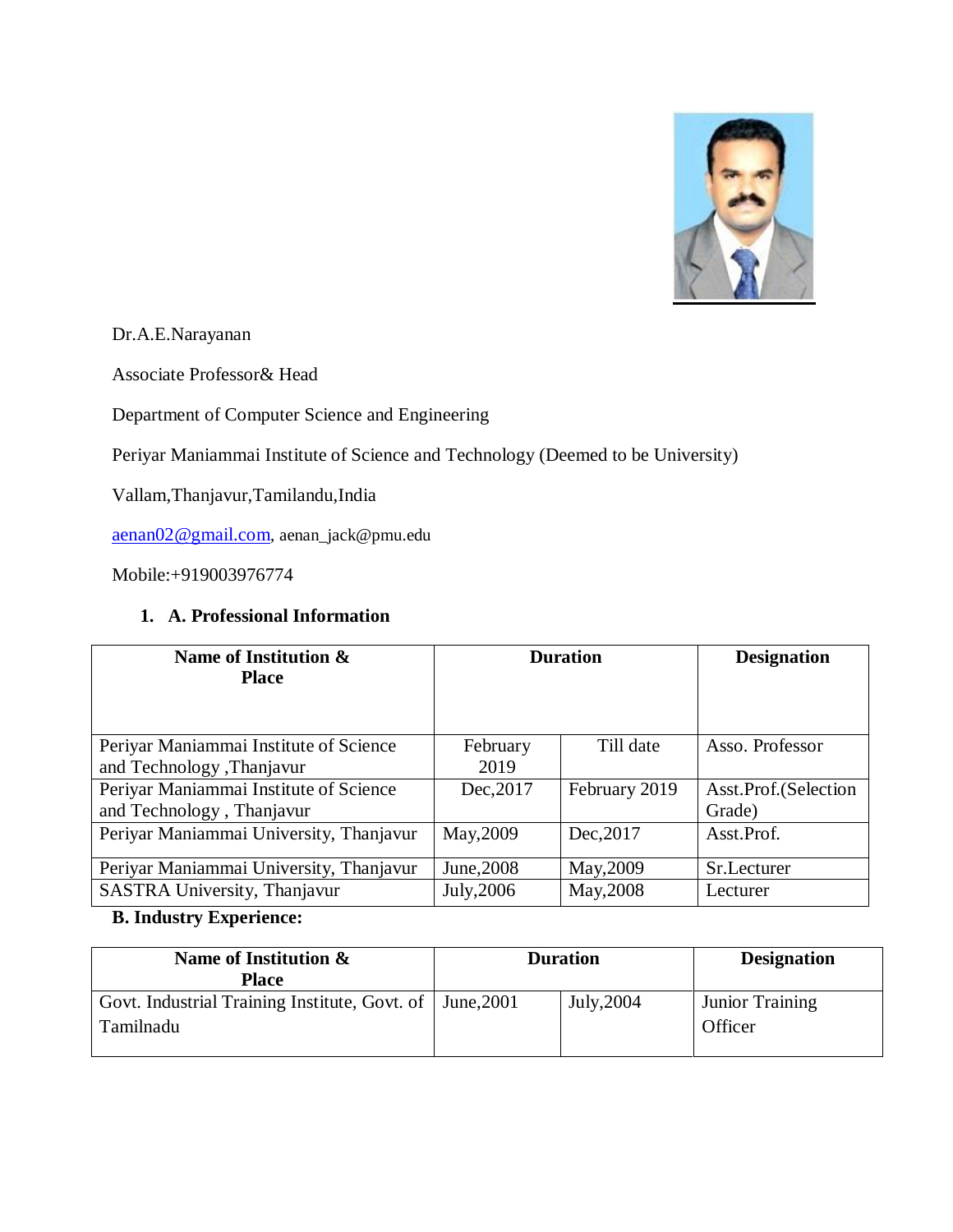## **2. Publications**

## **Journal Publications**

**Citations: 61 h-index: 3 i10-index: 2**

| S.N<br>$\mathbf 0$      | Title of the paper, with Journal's<br>name, Vol. No., etc.                                                                                                                                                                                                                    | Year of<br><b>Publication</b> | <b>Indexing</b>            | National/<br><b>International</b> |
|-------------------------|-------------------------------------------------------------------------------------------------------------------------------------------------------------------------------------------------------------------------------------------------------------------------------|-------------------------------|----------------------------|-----------------------------------|
| $\mathbf{1}$            | <b>Efficient Mathematical Encryption</b><br>(Eme) Model For Securing Iot<br>Device Communication, Advances in<br><b>Mathematics: Scientific</b><br>Journal, June, 2020, Volume 9, No. 5                                                                                       | <b>June, 2020</b>             | <b>Scopus</b>              | <b>International</b>              |
| $\overline{2}$          | Efficient<br>Secured<br>and<br>An<br>Communication<br>Scheduling<br>Networks by Encoder and Decoder<br>Scheme using Error Correction<br>Algorithm, International Journal of<br>Advanced science and Technology<br>,Volume 29, N0.7                                            | April 2020                    | Elsevier,<br><b>Scopus</b> | <b>International</b>              |
| 3                       | An Association Rule Mining Based<br>Model to Predict Learning<br>Performance of a student with e-<br>Learning Activity Log Data,<br>International Journal of Innovative<br>Technology and Exploring<br>Engineering (IJITEE) ISSN:2877-<br>3075, Vol.-9 Issue-3, PP: 2213-2220 | <b>January 2020</b>           | <b>Scopus</b>              | <b>International</b>              |
| $\overline{\mathbf{4}}$ | Trusted Security Mobile Ad<br>hoc<br>Network<br>(TS)<br><b>MANET</b> )<br>For<br>Communication,<br>International<br>Journal of Advanced science and<br>Technology, Volume 29, No. 5S                                                                                          | <b>January 2020</b>           | Elsevier,<br><b>Scopus</b> | <b>International</b>              |
| 5                       | An authentication scheme for an iot 2019<br>environment using advanced multiple<br>International<br>encryption<br>system,<br>Journal of Innovative Technology<br>and Exploring Engineering, Volume<br>9, Issue 1                                                              |                               | Scopus                     | <b>International</b>              |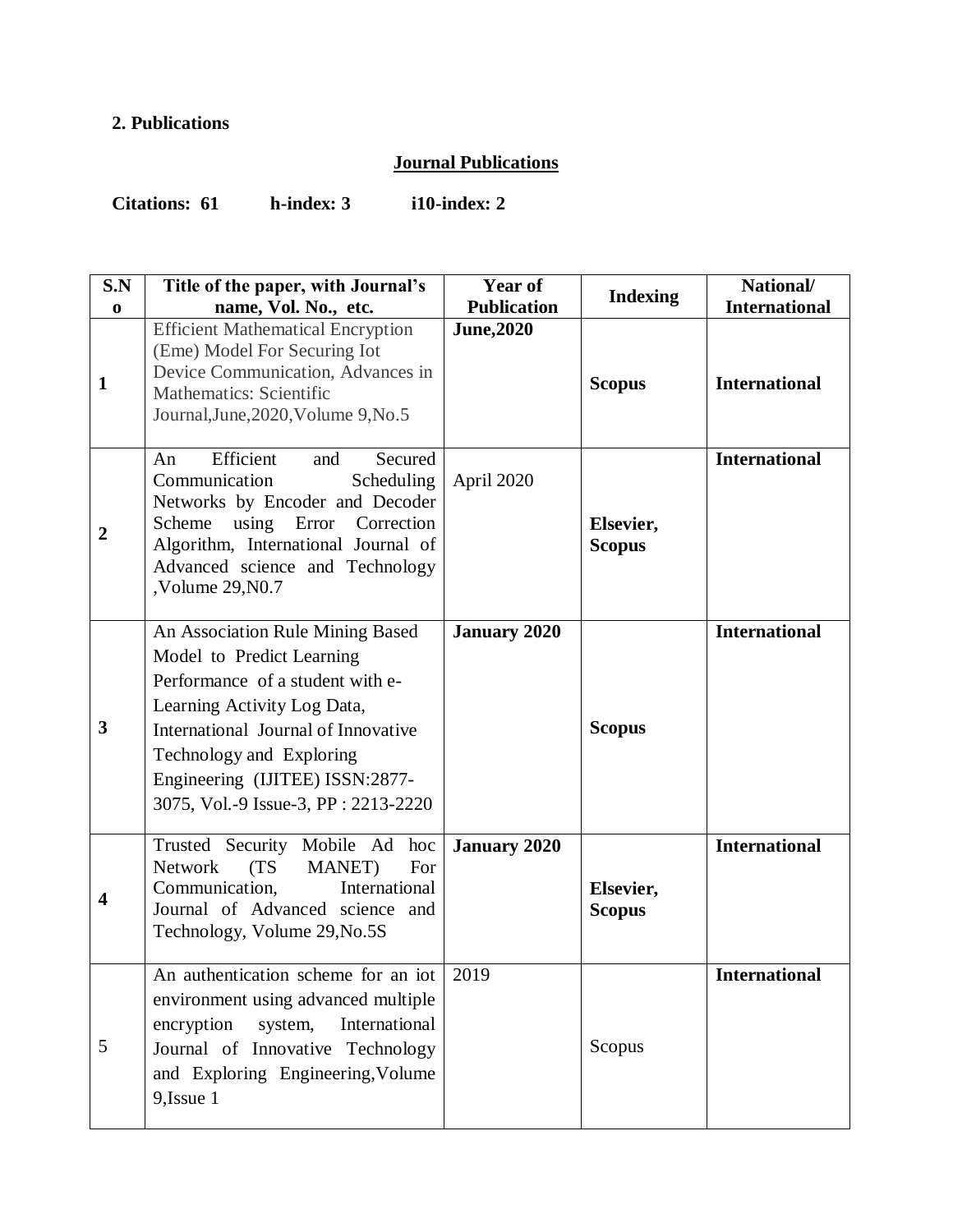| 6  | A hardy wall encrypted system for<br>securing iot device id, International<br>Journal of Recent Technology and<br>Engineering,, Voulme 8, Issue 1                                                                          | 2019         | Scopus | <b>International</b> |
|----|----------------------------------------------------------------------------------------------------------------------------------------------------------------------------------------------------------------------------|--------------|--------|----------------------|
| 7. | issues<br>Challenging<br>for<br>handling<br>multimedia<br>wireless<br>data<br>in<br>multimedia sensor networks, Journal<br>of Computational and Theoretical<br>Nanoscience, Volume 16, Issue 4                             | 2019         | Scopus | <b>International</b> |
| 8. | efficient<br>clustering<br>An<br>energy<br>algorithm using harmony memory<br>for<br>wireless<br>search<br>sensor<br>network, International Review<br><sub>on</sub><br>Modelling<br>and<br>Simulations,, Volume 11, Issue 5 | 2018         | Scopus | <b>International</b> |
| 9  | Survey on Hierarchical-Based<br>A<br>Routing<br>Protocols<br>for<br>Wireless<br>Sensor<br>Networks,<br>International<br>of Pure<br>and<br>Applied<br>Journal<br>Mathematics, Volume 119 No. 16                             | 2018         | Scopus | <b>International</b> |
| 10 | Energy Efficient Clustering<br>An<br>Algorithm Using Harmony Memory<br>Search for Wireless Sensor Network<br>,International Review on Modelling<br>and Simulations, Vol. 11, N. 5                                          | October 2018 | Scopus | <b>International</b> |
| 11 | Tackle the deferral messages under<br>jamming using TACT, International<br>Journal of Applied Engineering<br>Research, Volume 10, Isuue 7                                                                                  | 2015         | Scopus | International        |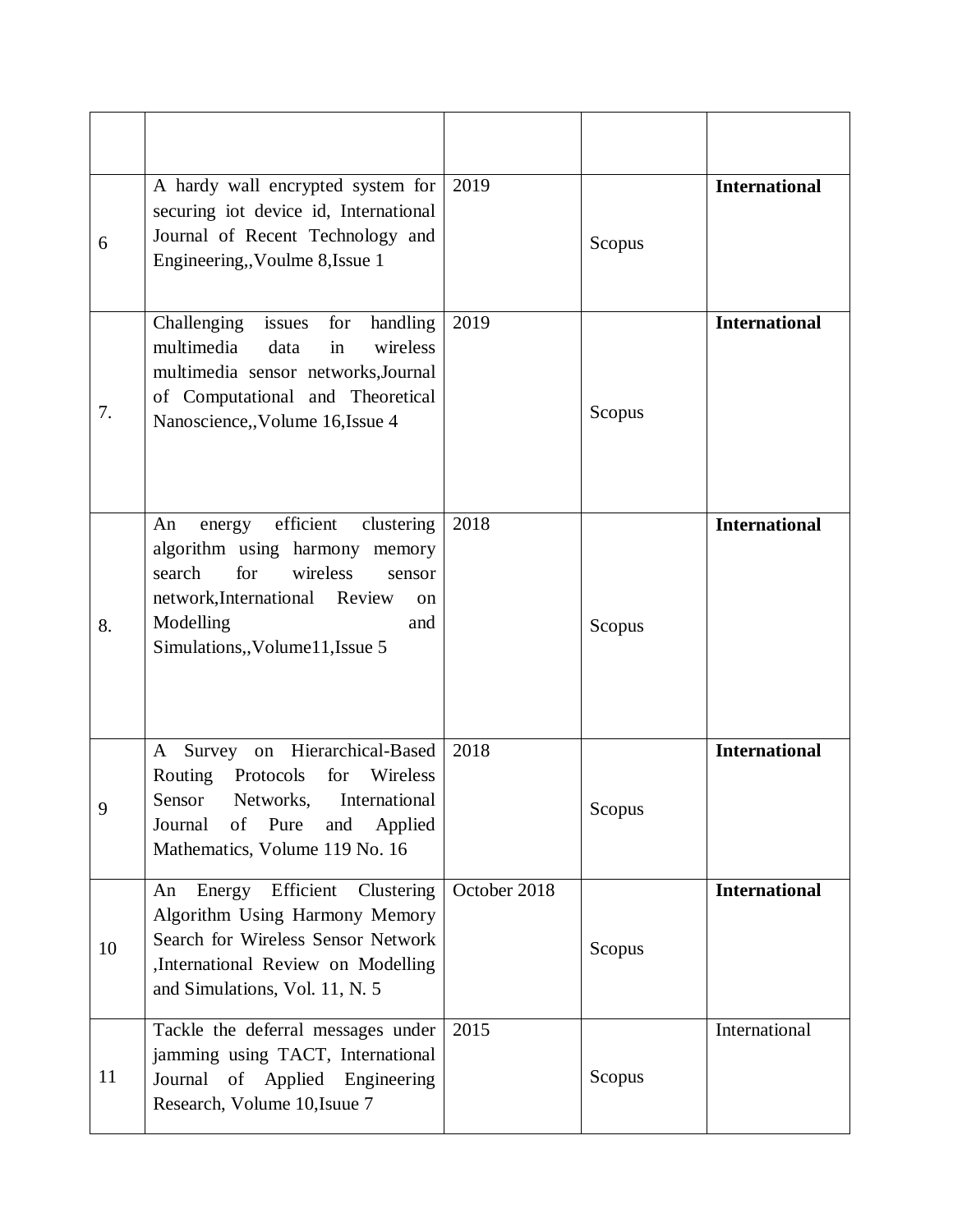| 12  | An energy efficient cluster head<br>selection for fault-tolerant routing in<br>Journal of<br>International<br>manet,<br>Engineering<br>and<br>Technology, Volume5, Issue 2                                                     | 2013         | Scopus           | International |
|-----|--------------------------------------------------------------------------------------------------------------------------------------------------------------------------------------------------------------------------------|--------------|------------------|---------------|
| 13  | New visual steganography scheme<br>banking application,<br>for<br>secure<br>Electronics<br>Computing,<br>and<br>Electrical Technologies,                                                                                       | 2012         | Scopus           | International |
| 15  | E-learning as a service: A new era for<br>academic cloud approach, Recent<br>Information<br>Advances<br>in<br>Technology,                                                                                                      | 2012         | Scopus           | International |
| 16  | A Study of Easy Educational Data  <br>Mining<br>for E-Learning Log Data<br>from<br>complex<br>and<br>large<br>Dataset,<br>International Journal of<br>Innovations in Engineering<br>and<br>Technology(IJIET), Vol.11, Issue 1  | August, 2018 | Peer reviewed    | International |
| 17. | A Novel Educational Data Mining<br>Model<br>using Classification Algorithm for<br>evaluating Students' E-learning<br>Performance , International Journal<br>Computer<br>Sciences<br>of<br>and<br>Engineering(IJCSE), Vol. 7(5) | May, 2019    | UGC,CARE         | International |
| 18. | A brief study of Semantic NET<br>with<br><b>NET</b><br>compare<br>current<br>,Mathematical<br>component                                                                                                                        | January 2018 | Peer<br>Reviewed | International |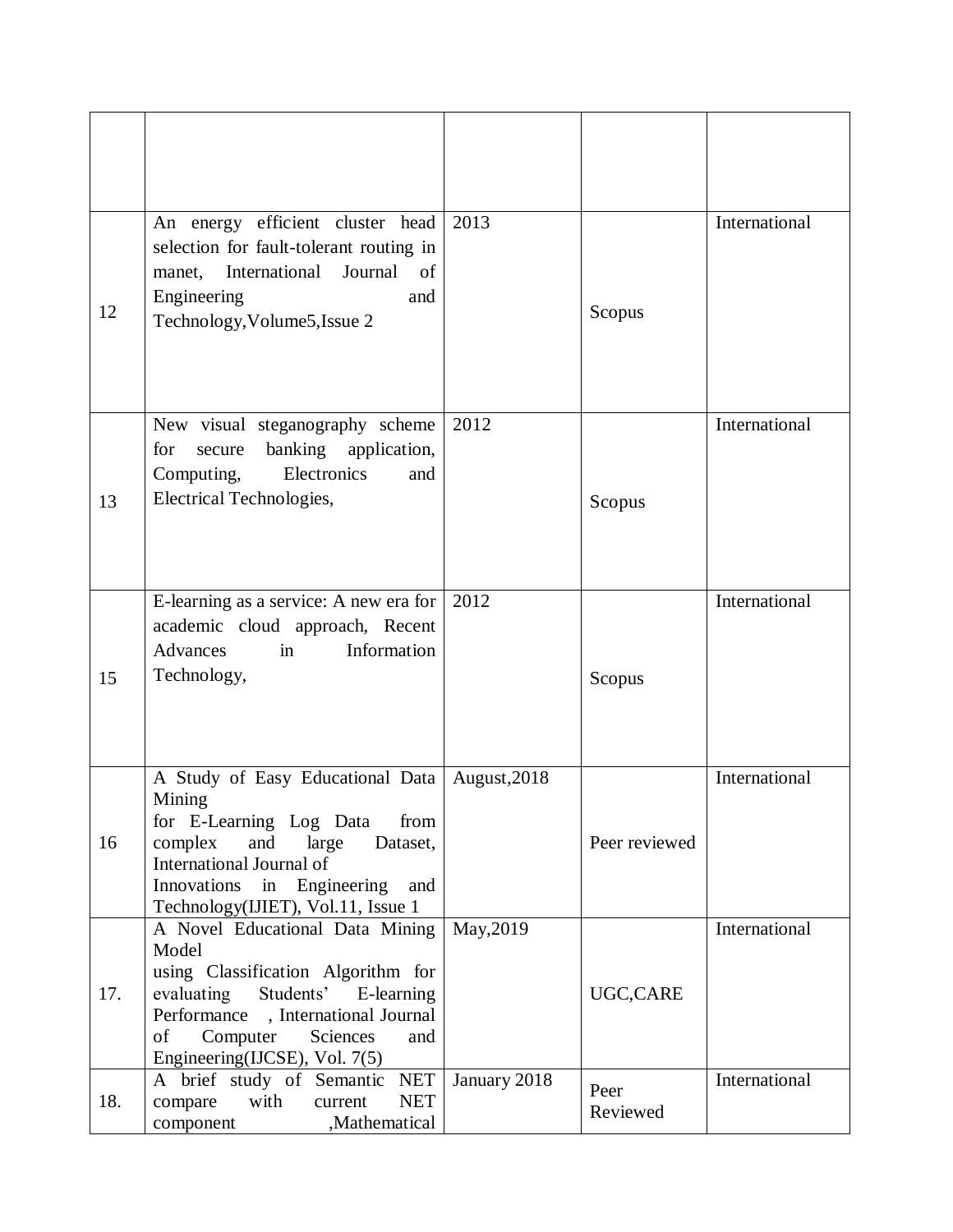|     | Sciences, Interneational<br>Research<br>Journal                                                                                                                                                                                     |                     |                               |               |
|-----|-------------------------------------------------------------------------------------------------------------------------------------------------------------------------------------------------------------------------------------|---------------------|-------------------------------|---------------|
| 19  | Cloud Automation: New Era of<br>Electricity Bill Automation using<br><b>GPRS</b><br>and<br>Web<br>Interface,<br>International Journal of Computer<br>Applications $(0975 - 8887)$ , Volume<br>29-No.11                              | September, 201<br>1 | Peer Reviewd                  | International |
| 20. | Detection and Prevention of<br>Mycotoxin<br>in Stored Food Grains Using Internet<br>of t<br>hings(IOT), Studies in Indian Place<br>Name, Vol 40 Issue 60                                                                            | March 2020          | <b>UGC</b><br>Care<br>Journal | National      |
| 21  | Separating Reflections from Images<br>Using Polarization Based Approach<br>Includes<br>Image<br>Smoothening,<br>International Journal of Computer<br>Science Issues, Vol. 9, Issue 3                                                | May 2012            | Peer<br>Reviewed              | International |
| 22. | A Novel Message Driven Local<br>Repair Algorithm for MANET,<br>International Journal of Modern<br>Trends in Engineering and Research,<br>Volume 01, Issue 06,                                                                       | December<br>2014    | Peer<br>Reviewed              | International |
| 23. | Secure Electricity Bill Automation<br>Using GPRS and Web Interface in<br>Conjunction with Elliptic Curve<br>Crypto-Stegano<br>Scheme,<br>International Journal of Computer<br>Theory and Engineering, Vol. 4, No.<br>$\overline{4}$ | August 2012         | Peer<br>Reviewed              | International |
| 24. | Tweet<br>Segmentation<br>And<br>Classification<br>For<br>Rumor<br>Identification Using Knn Approach,<br>Indian J.Sci.Res. 14 (1): 102-108                                                                                           | April, 2017         | Peer<br>Reviewed              | International |
| 25. | Improved Steganography using MSP<br>Combined with<br>Method<br>Visual<br>Cryptography<br>for<br>Secure<br>Application, CiiT, Volume 4, No 13                                                                                        | 2012                | Peer<br>Reviewed              | International |

## **3 . Important Faculty Development Programmes and Workshops attended:**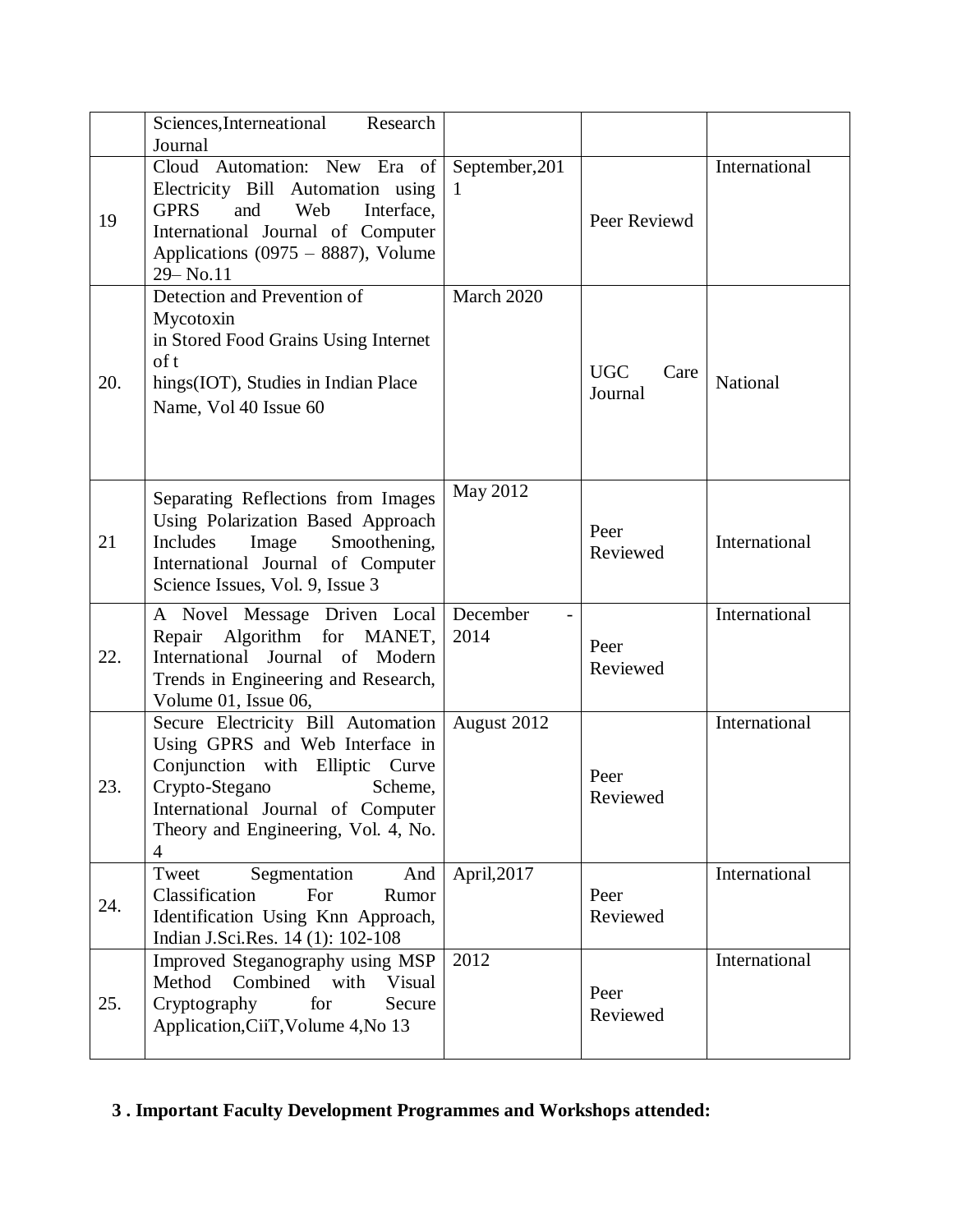1."Effective Teaching Learning of Computer Programming", ISTE- IIT Bombay at Mumbai, Sep 29-Oct 3, 2009.

2. "Database Management Systems" Conducted by IIT Bombay at PMU thro' A-VIEW, 13th to 23rd December 2010.

3. "Basic Electronics" Conducted by IIT Bombay at PMU thro' A-VIEW, 28th June to 8<sup>th</sup> July, 2011.

4. "Network Programming and Security engineering" at CDAC-JNTU, Hyderabad, 11th to 22nd June, 2012

5."Linux/Embedded Kernel and Driver Development" at CDAC-JNTU, Hyderabad, 17th to 28<sup>th</sup> November, 2008

6."Operation and Maintenance of Tejas Networks products" at Tejas Networks Ltd,Bengaluru, $09<sup>th</sup>$  to  $13<sup>th</sup>$  December, 2013

7."Advanced Course on L2 Switching and Carrier Ethernet"," at Tejas Networks Ltd, Bengaluru, 16th to  $21<sup>st</sup>$  December, 2013

8."National Cyber Safety &Security Standards, Summit'15' at PES University, Bangalore, India on  $11<sup>th</sup>$  and  $12<sup>th</sup>$  December, 2015.

9'NKN at the core of cyber space' conducted by National Knowledge Network (NKN) at JNTU, Hyderabad on  $21<sup>st</sup>$  and  $22<sup>nd</sup>$  January, 2016.

10. 'Foundation Program on ICT in Education" (FDP101x)' conducted by IITBombay, from 27 July 2017 to 07 September 2017.

# **4 . Funded Programme Organized:**

| <b>Slno</b>    | <b>Programme</b> | <b>Tittle</b>         | <b>Agency</b>     | <b>Date</b>         | <b>Amount</b> |
|----------------|------------------|-----------------------|-------------------|---------------------|---------------|
|                |                  |                       |                   |                     | in Lakhs      |
|                | National         | <b>ITinDisaster</b>   | Ministry of Earth | $9th \& 10th$       | 2.00          |
|                | Conference       | Management            | Sciences, GoI     | ,March, 2011        |               |
| 2              | <b>FDP</b>       | Effective<br>Teaching | <b>ISTE-MHRD</b>  | $14^{th} - 24^{th}$ | 2.5.00        |
|                |                  | Learning<br>οf        |                   | December, 2009      |               |
|                |                  | Computer              |                   |                     |               |
|                |                  | Programming(Pilot     |                   |                     |               |
|                |                  | Programme)            |                   |                     |               |
| $\overline{3}$ | <b>FDP</b>       | Teaching<br>Effective | <b>ISTE-MHRD</b>  | $28th$ June- $10th$ | 2.8.00        |
|                |                  | Learning<br>οf        |                   | July, 2010          |               |
|                |                  | Computer              |                   |                     |               |
|                |                  | Programming           |                   |                     |               |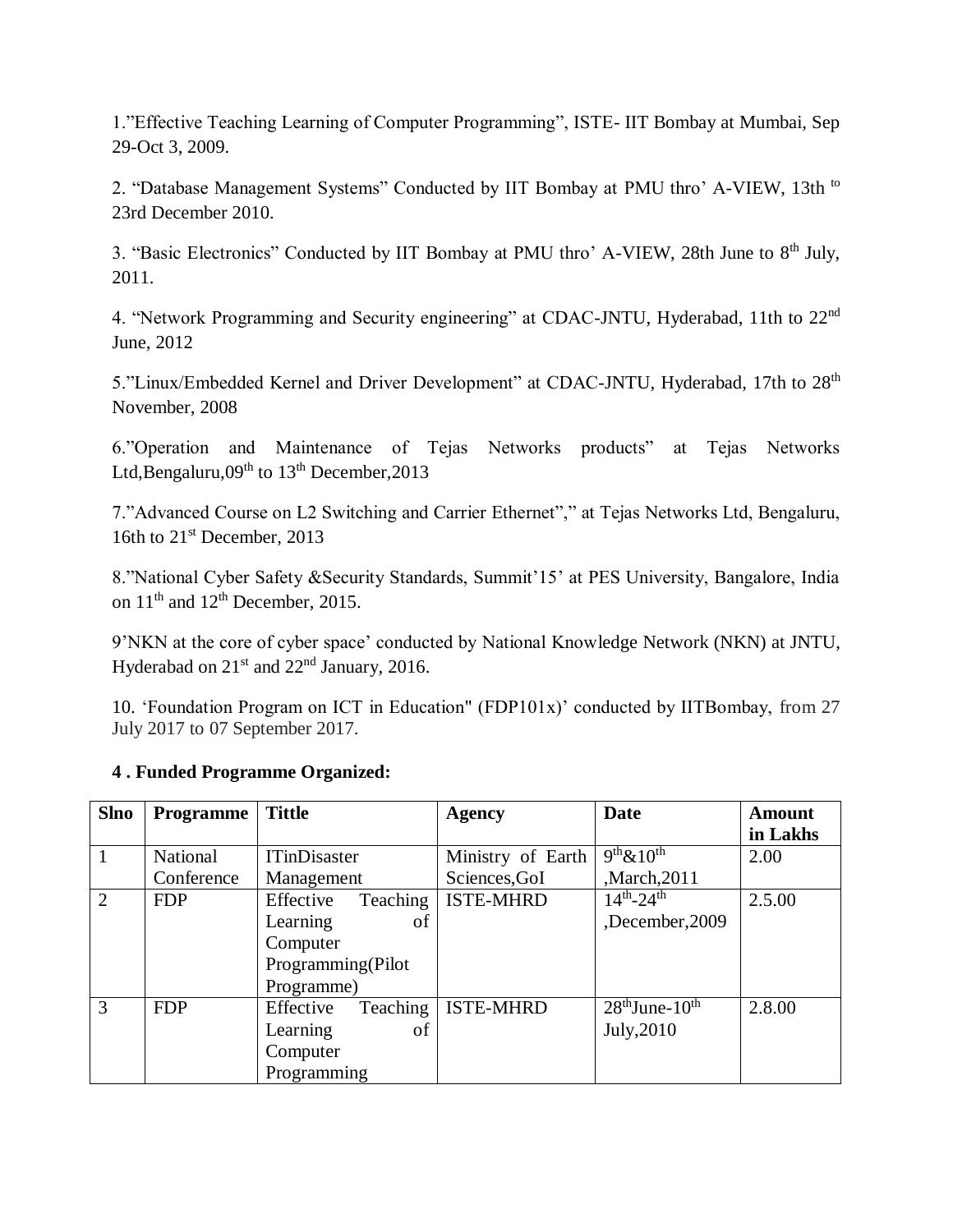### **5. Funded Projects:**

| <b>Slno</b>    | <b>Tittle</b>                                    | <b>Agency</b>                                           | <b>Amount</b> | Year        | <b>Status</b> |
|----------------|--------------------------------------------------|---------------------------------------------------------|---------------|-------------|---------------|
|                |                                                  |                                                         | in Lakhs      |             |               |
|                | IT                                               | enabled smart power Tamilnadu State Council for         |               | $2015 - 16$ | Compl         |
|                | generation in hand held Science and Technology   |                                                         | 0.075         |             | eted          |
|                | devices                                          | (TNSCST)                                                |               |             |               |
| $\overline{2}$ |                                                  | Detection and Prevention of Tamilnadu State Council for | 0.075         | 2019-20     | Compl         |
|                | Mycotoxin in food grain   Science and Technology |                                                         |               |             | eted          |
|                | using IoT and Machine (TNSCST                    |                                                         |               |             |               |
|                | Learning.                                        |                                                         |               |             |               |

### **6. Administrative Experience:**

| <b>Slno</b>    | <b>Portfolio</b>              | <b>Institution</b>          | <b>Period</b> |            |
|----------------|-------------------------------|-----------------------------|---------------|------------|
|                |                               |                             | From          | To         |
| $\mathbf{1}$   | <b>Head, Department of</b>    | Periyar Maniammai Institute | 11-08-2017    | Till date  |
|                | Computer Science and          | of Science and Technology   |               |            |
|                | Engg.                         |                             |               |            |
| $\overline{2}$ | <b>Head</b> , Department of   | Periyar Maniammai           | 15-09-2015    |            |
|                | <b>Information Technology</b> | University                  |               | 10-08-2017 |
| 3              | Direcor(i/c), Centre of       | PeriyarManiammai            |               |            |
|                | <b>Excellence for Next</b>    | University                  | 16-02-2015    | 15-09-2015 |
|                | <b>Generation Networks</b>    |                             |               |            |
| $\overline{4}$ | <b>Nodal officer-National</b> | PeriyarManiammai            |               |            |
|                | Knowledge                     | University                  | 04-11-2014    | Till date  |
|                | Network(NKN)                  |                             |               |            |

#### **7.Book Written:**

1.**'Data Structures'** published by Charulatha publishers,Chennai,ISBN:13: 978-93-89970-48-7

## **8. Significant Information:**

#### **a. Research Guidance:**

Ph.D-4 Scholars

## **b.Reviewer:**

1.2nd Congress on Computer Science and Application (CCSA 2014), December 12-14,

- 2014, Sanya, Hainan, China
- 2. American Journal of Applied Sciences (Scopus Indexed)
- 3. Journal of Computer Science (Scopus Indexed)

## **c.Certification:**